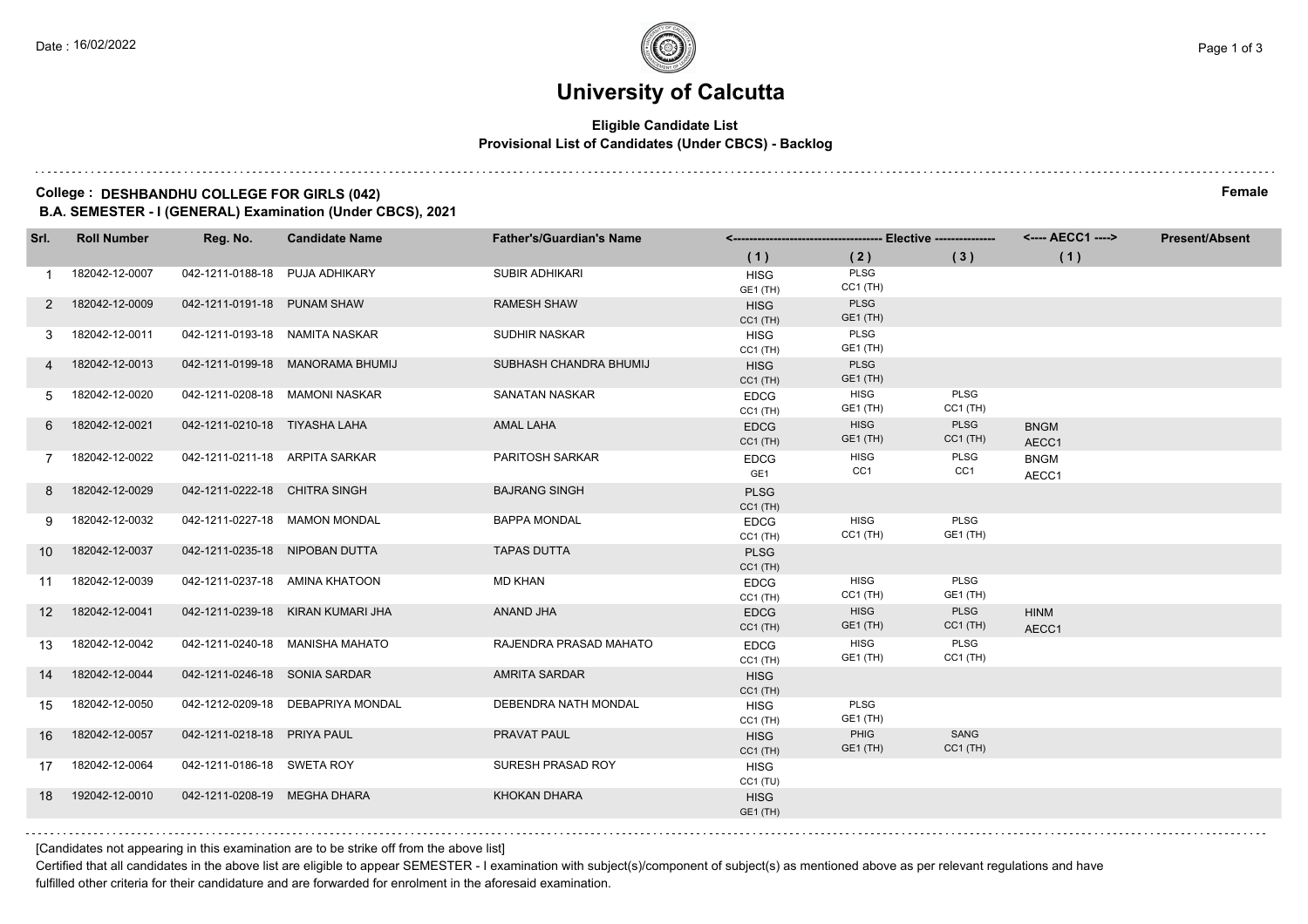# **University of Calcutta**

#### **Eligible Candidate List Provisional List of Candidates (Under CBCS) - Backlog**

### **College : DESHBANDHU COLLEGE FOR GIRLS (042) Female**

**B.A. SEMESTER - I (GENERAL) Examination (Under CBCS), 2021**

| Srl.            | <b>Roll Number</b> | Reg. No.                       | <b>Candidate Name</b>            | <b>Father's/Guardian's Name</b> |                                |                                |                                | <---- AECC1 ---->    | <b>Present/Absent</b> |
|-----------------|--------------------|--------------------------------|----------------------------------|---------------------------------|--------------------------------|--------------------------------|--------------------------------|----------------------|-----------------------|
|                 |                    |                                |                                  |                                 | (1)                            | (2)                            | (3)                            | (1)                  |                       |
| 19              | 192042-12-0017     | 042-1211-0228-19 SINTHIA KUNDU |                                  | ANANDA MOHAN KUNDU              | <b>EDCG</b><br>$CC1$ (TH)      |                                |                                |                      |                       |
| <b>20</b>       | 192042-12-0019     | 042-1211-0230-19 RINITA BISWAS |                                  | <b>GOBINDA BISWAS</b>           | <b>HISG</b><br>CC1             |                                |                                |                      |                       |
| 21              | 192042-12-0020     | 042-1211-0231-19 ASHIKA SINGH  |                                  | <b>RAJ SINGH</b>                | <b>EDCG</b><br>$CC1$ (TH)      | <b>HISG</b><br>$CC1$ (TH)      |                                |                      |                       |
| <b>22</b>       | 192042-12-0024     | 042-1211-0238-19 NEHA SHARMA   |                                  | <b>LATE AJIT SHARMA</b>         | <b>EDCG</b><br>$CC1$ (TH)      | <b>HISG</b><br>CC <sub>1</sub> | PLSG<br>GE1 (TH)               |                      |                       |
| 23              | 192042-12-0028     | 042-1211-0244-19 BITIKA SHAW   |                                  | <b>MOHAN SHAW</b>               | <b>EDCG</b><br>$CC1$ (TH)      | HISG<br>CC1                    | <b>PLSG</b><br><b>GE1 (TH)</b> |                      |                       |
| 24              | 192042-12-0032     |                                | 042-1212-0216-19 MONISHA GHORUI  | <b>ANANDA GHORUI</b>            | <b>EDCG</b><br>$CC1$ (TH)      | <b>HISG</b><br>$CC1$ (TH)      | <b>PLSG</b><br>GE1 (TH)        |                      |                       |
| 25              | 192042-12-0035     | 121-1211-0368-17 JAKIRA KHATUN |                                  | SAHID AHMAD                     | <b>EDCG</b><br>$CC1$ (TH)      | <b>HISG</b><br>$CC1$ (TH)      | <b>PLSG</b><br>GE1 (TH)        |                      |                       |
| 26              | 192042-12-0038     | 042-1211-0194-19 SONIA NASKAR  |                                  | <b>NIMAY NASKAR</b>             | <b>EDCG</b><br><b>GE1 (TH)</b> | <b>HISG</b><br>$CC1$ (TH)      |                                |                      |                       |
| 27              | 192042-12-0043     | 042-1211-0213-19 JHUMA SAHA    |                                  | <b>JHANTU SAHA</b>              | <b>HISG</b><br>$CC1$ (TH)      | PHIG<br>$CC1$ (TH)             | SANG<br><b>GE1 (TH)</b>        |                      |                       |
| 28              | 192042-12-0045     | 042-1211-0215-19 SARMILA DAS   |                                  | <b>BHUTNATH DAS</b>             | <b>EDCG</b><br><b>GE1 (TH)</b> | <b>HISG</b><br>$CC1$ (TH)      | <b>PLSG</b><br>$CC1$ (TH)      |                      |                       |
| 29              | 192042-12-0053     | 042-1211-0225-19 RIYA MONDAL   |                                  | <b>SUNIL MONDAL</b>             | <b>EDCG</b><br><b>GE1 (TH)</b> | <b>HISG</b><br>$CC1$ (TH)      | PLSG<br>$CC1$ (TH)             |                      |                       |
| 30              | 202042-12-0005     | 042-1211-0181-20 MOUSUMI BARIK |                                  | <b>HRIDAY BARIK</b>             | <b>PLSG</b><br><b>GE1 (TU)</b> |                                |                                |                      |                       |
| 31              | 202042-12-0007     | 042-1211-0183-20 SONU BARMAN   |                                  | PRABHANJAN BARMAN               | <b>HISG</b><br><b>GE1 (TH)</b> |                                |                                |                      |                       |
| 32 <sup>2</sup> | 202042-12-0009     |                                | 042-1211-0185-20 SHAMINA KHATOON | <b>HAIDER ALI</b>               | <b>HISG</b><br><b>GE1 (TH)</b> |                                |                                |                      |                       |
| 33              | 202042-12-0015     | 042-1211-0192-20 RIYA DAS      |                                  | ROBI DAS                        | <b>PLSG</b><br>CC1(TU)         |                                |                                |                      |                       |
| 34              | 202042-12-0020     | 042-1211-0199-20 PRIYANKA SAHA |                                  | KANAI LAL SAHA                  | <b>PLSG</b><br>CC1(TU)         |                                |                                |                      |                       |
| 35              | 202042-12-0021     | 042-1211-0201-20 ANJANA DAS    |                                  | <b>GOUTAM DAS</b>               |                                |                                |                                | <b>ENGM</b><br>AECC1 |                       |
| 36              | 202042-12-0023     | 042-1211-0203-20 SNEHA SARDAR  |                                  | <b>MONTA SARDAR</b>             |                                |                                |                                | <b>ENGM</b><br>AECC1 |                       |
|                 |                    |                                |                                  |                                 |                                |                                |                                |                      |                       |

[Candidates not appearing in this examination are to be strike off from the above list]

Certified that all candidates in the above list are eligible to appear SEMESTER - I examination with subject(s)/component of subject(s) as mentioned above as per relevant regulations and have fulfilled other criteria for their candidature and are forwarded for enrolment in the aforesaid examination.